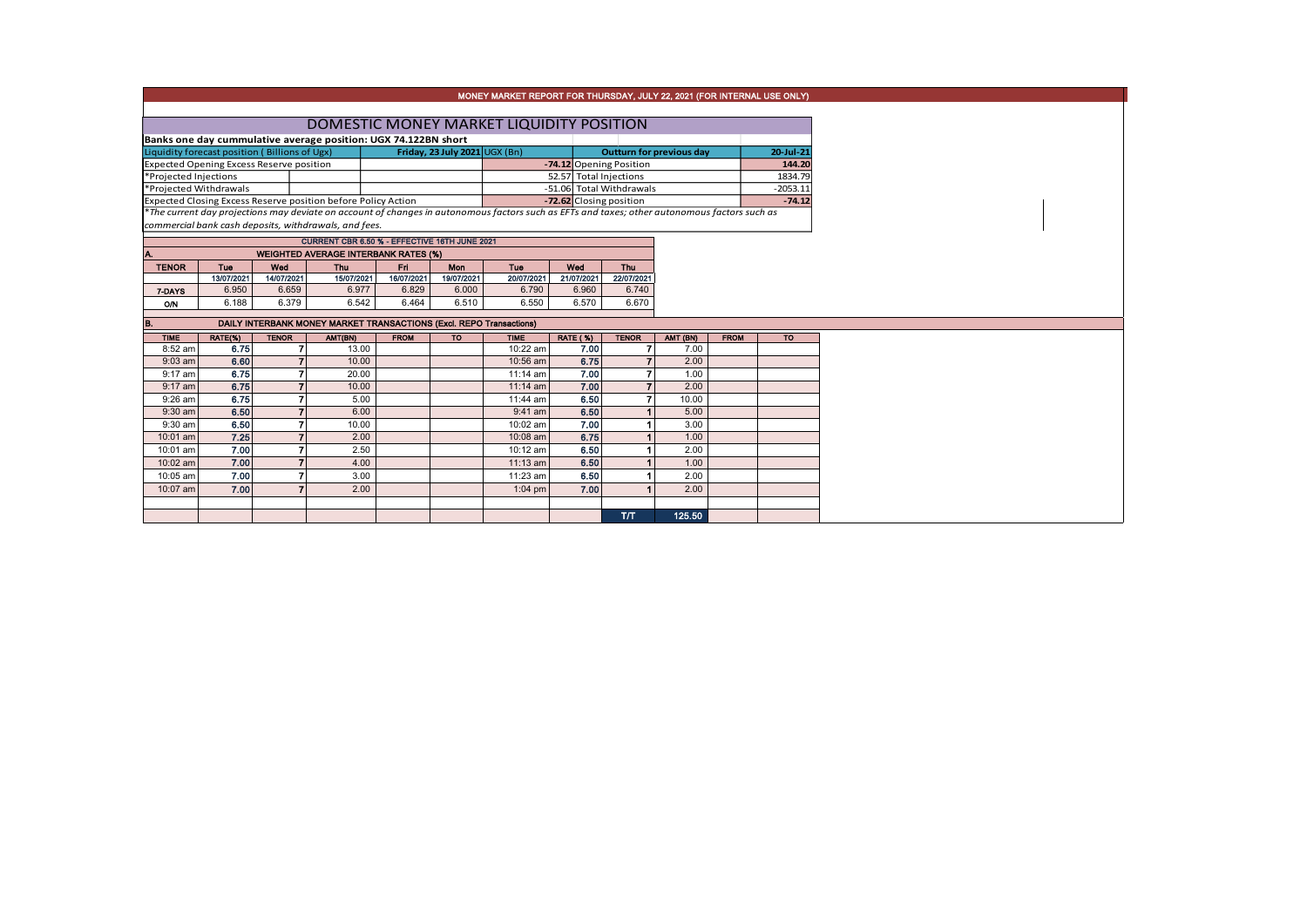| C.                 |                                                                                       |                  |                                                                                     |                 |                            | <b>CBR AND THE 7- DAY WAR INTERBANK RATES</b>                      |                      |                |              |                          |            |            |
|--------------------|---------------------------------------------------------------------------------------|------------------|-------------------------------------------------------------------------------------|-----------------|----------------------------|--------------------------------------------------------------------|----------------------|----------------|--------------|--------------------------|------------|------------|
| 9.500              |                                                                                       |                  |                                                                                     |                 |                            |                                                                    |                      |                |              |                          |            |            |
| 9.000              |                                                                                       |                  |                                                                                     |                 |                            |                                                                    |                      |                |              |                          |            |            |
| 8.500<br>8.000     |                                                                                       |                  |                                                                                     |                 |                            |                                                                    |                      |                |              |                          |            |            |
| 7.500              |                                                                                       |                  |                                                                                     |                 |                            |                                                                    |                      |                |              |                          |            |            |
| 7.000              |                                                                                       |                  |                                                                                     |                 |                            |                                                                    |                      |                |              |                          |            |            |
| 6.500              |                                                                                       |                  |                                                                                     | .               |                            |                                                                    |                      |                |              |                          |            |            |
| 6.000              |                                                                                       |                  |                                                                                     |                 |                            |                                                                    |                      |                |              |                          |            |            |
| 5.500              |                                                                                       |                  |                                                                                     |                 |                            |                                                                    |                      |                |              |                          |            |            |
| 5.000              |                                                                                       |                  |                                                                                     |                 |                            |                                                                    |                      |                |              |                          |            |            |
| 4.500<br>4.000     |                                                                                       |                  |                                                                                     |                 |                            |                                                                    |                      |                |              |                          |            |            |
|                    | 08/07/2021                                                                            | 09/07/2021       | 12/07/2021                                                                          |                 | 13/07/2021                 | 14/07/2021                                                         | 15/07/2021           |                | 16/07/2021   | 19/07/2021               | 21/07/2021 | 22/07/2021 |
|                    |                                                                                       |                  |                                                                                     |                 |                            |                                                                    |                      |                |              |                          |            |            |
|                    |                                                                                       |                  |                                                                                     |                 |                            |                                                                    |                      |                |              |                          |            |            |
|                    |                                                                                       |                  |                                                                                     |                 |                            | • Overnight WAR = 7-day WAR - CBR rate - Upper bound - Lower bound |                      |                |              |                          |            |            |
| D.                 |                                                                                       |                  | MONETARY POLICY OPERATIONS MATURITIES PROFILE: (29-JULY 2021 - 26-AUG 2021)         |                 |                            |                                                                    |                      |                |              |                          |            |            |
| <b>DATE</b>        | <b>THUR</b>                                                                           | <b>THUR</b>      | <b>THUR</b>                                                                         | <b>THUR</b>     | <b>THUR</b>                | <b>TOTAL</b>                                                       |                      |                |              |                          |            |            |
|                    | 29-Jul-21                                                                             | 05-Aug-21        | 12-Aug-21                                                                           | 19-Aug-21       | 26-Aug-21                  |                                                                    |                      |                |              |                          |            |            |
| <b>REPO</b>        | 1,419.77                                                                              |                  |                                                                                     |                 |                            | 1,419.77                                                           |                      |                |              |                          |            |            |
| <b>DEPO AUCT</b>   | 151.30                                                                                | 29.22            | 93.40                                                                               | 59.13           | 92.40                      | 425.45                                                             |                      |                |              |                          |            |            |
| <b>TOTALS</b>      | 1,571.07                                                                              | 29.22            | 93.40                                                                               | 59.13           | 92.40                      | 1,845.22                                                           |                      |                |              |                          |            |            |
|                    |                                                                                       |                  | Total O/S Deposit Auction balances held by BOU up to 07 October Q912021: UGX 596 BN |                 |                            |                                                                    |                      |                |              |                          |            |            |
|                    |                                                                                       |                  | Total O/S Repo, Reverse Repo & Deposit Auction balances held by BOU: UGX 2,015 BN   |                 |                            |                                                                    |                      |                |              |                          |            |            |
|                    | (Ei) STOCK OF TREASURY SECURITIES                                                     |                  |                                                                                     |                 | EII)                       | <b>MONETARY POLICY MARKET OPERATIONS</b>                           |                      |                |              |                          |            |            |
|                    | LAST TBIILS ISSUE DATE: 22-JULY-2021                                                  |                  |                                                                                     |                 |                            | (VERTICAL REPOS, REV-REPOS & DEPOSIT AUCTIONS)                     |                      |                |              |                          |            |            |
|                    | On-the-run O/S T-BILL STOCKs (Bns-UGX)                                                |                  | 6,435.64                                                                            | 23/07/2021      | OMO                        | <b>ISSUE DATE</b>                                                  | <b>AMOUNT</b>        | <b>WAR</b>     | <b>RANGE</b> | <b>TENOR</b>             |            |            |
|                    | On-the-run O/S T-BONDSTOCKs(Bns-UGX)                                                  |                  | 20,097.75                                                                           | 23/07/2021 REPO |                            | $22 - Jun$                                                         | 347.50               | 6.500          |              | $\overline{\phantom{0}}$ |            |            |
|                    | TOTAL TBILL & TBOND STOCK- UGX                                                        |                  | 26,533.38                                                                           |                 | <b>REPO</b><br><b>DAUT</b> | 23-Jun<br>$24 - Jun$                                               | 325.00<br>48.94      | 6.500<br>6.846 |              | 28                       |            |            |
| O/S=Outstanding    |                                                                                       |                  | <b>CHANGE IN</b>                                                                    |                 | <b>DAUT</b>                | $24 - Jun$                                                         | 58.51                | 6.972          |              | 56                       |            |            |
| <b>MATURITY</b>    | TOTAL STOCK YTM (%)<br>(BN UGX)                                                       | AT CUT OFF*      | YTM (+/-)                                                                           |                 | <b>REPO</b>                | 24-Jun                                                             | 1,022.00             | 6.500          |              | $\overline{7}$           |            |            |
| 91                 | 89.71                                                                                 | 7.402            | 0.403                                                                               |                 | <b>REPO</b>                | 30-Jun                                                             | 395.00               | 6.500          |              |                          |            |            |
| 182                | 448.19                                                                                | 9.000            | 0.000                                                                               |                 |                            |                                                                    |                      |                |              |                          |            |            |
|                    |                                                                                       |                  |                                                                                     |                 |                            |                                                                    |                      |                |              | $\overline{1}$           |            |            |
|                    |                                                                                       |                  |                                                                                     |                 | <b>DAUT</b>                | $01 -$ Jul                                                         | 66.93                | 6.946          |              | 28                       |            |            |
| 364                | 5,897.73<br>$\sim$                                                                    | 10.245<br>11.500 | $-0.005$<br>$-1.500$                                                                |                 | <b>DAUT</b><br><b>DAUT</b> | $01 -$ Jul<br>$01 -$ Jul                                           | 91.42<br>39.45       | 6.970<br>7.200 |              | 56<br>84                 |            |            |
| 3YR                | $\sim$                                                                                | 12.800           | $-1.197$                                                                            |                 | <b>REPO</b>                | 01-Jul                                                             | 1.488.00             | 6.500          |              | $\overline{7}$           |            |            |
| 5YR                | 1.589.27                                                                              | 13,409           | $-1.691$                                                                            |                 | <b>REPO</b>                | $02 -$ Jul                                                         | 225.00               | 6.500          |              | 6                        |            |            |
| 2YR<br><b>10YR</b> | 9,503.84                                                                              | 13.739           | $-2.231$                                                                            |                 | <b>REPO</b>                | 30-Jun                                                             | 395.00               | 6.500          |              | $\overline{1}$           |            |            |
| <b>15YR</b>        | 7,717.58                                                                              | 14.400           | $-1.700$                                                                            |                 | <b>REPO</b>                | 07-Jul                                                             | 354.00               | 6.500          |              | $\overline{1}$           |            |            |
| <b>20YR</b>        | 1,287.05                                                                              | 15.950           | $-1.040$                                                                            |                 | <b>REPO</b>                | 08-Jul                                                             | 1,546.50             | 6.500          |              | $\overline{7}$           |            |            |
|                    | Cut OFF is the lowest price/ highest yield that satisfies the auction awarded amount. |                  |                                                                                     |                 | <b>DAUT</b>                | $15 -$ Jul                                                         | 35.11                | 6.946          |              | 28                       |            |            |
|                    |                                                                                       |                  |                                                                                     |                 | <b>DAUT</b>                | $15 -$ Jul                                                         | 49.47                | 6.950          |              | 56                       |            |            |
|                    |                                                                                       |                  |                                                                                     |                 | <b>DAUT</b>                | $15 -$ Jul                                                         | 35.51                | 7.200          |              | 84                       |            |            |
|                    |                                                                                       |                  |                                                                                     |                 | <b>REPO</b>                | $15 -$ Jul                                                         | 1,253.50             | 6.500          |              | $\overline{7}$           |            |            |
|                    |                                                                                       |                  |                                                                                     |                 | <b>REPO</b>                | $16$ -Jul                                                          | 302.00               | 6.500          |              | 6                        |            |            |
|                    |                                                                                       |                  |                                                                                     |                 | <b>REVREPO</b>             | $21 -$ Jul                                                         | 314.06               | 6.500          |              |                          |            |            |
|                    |                                                                                       |                  |                                                                                     |                 | <b>REPO</b>                | WAR-Weighted Average Rate                                          | $22$ -Jul - 1,418.00 | 6.500          |              |                          |            |            |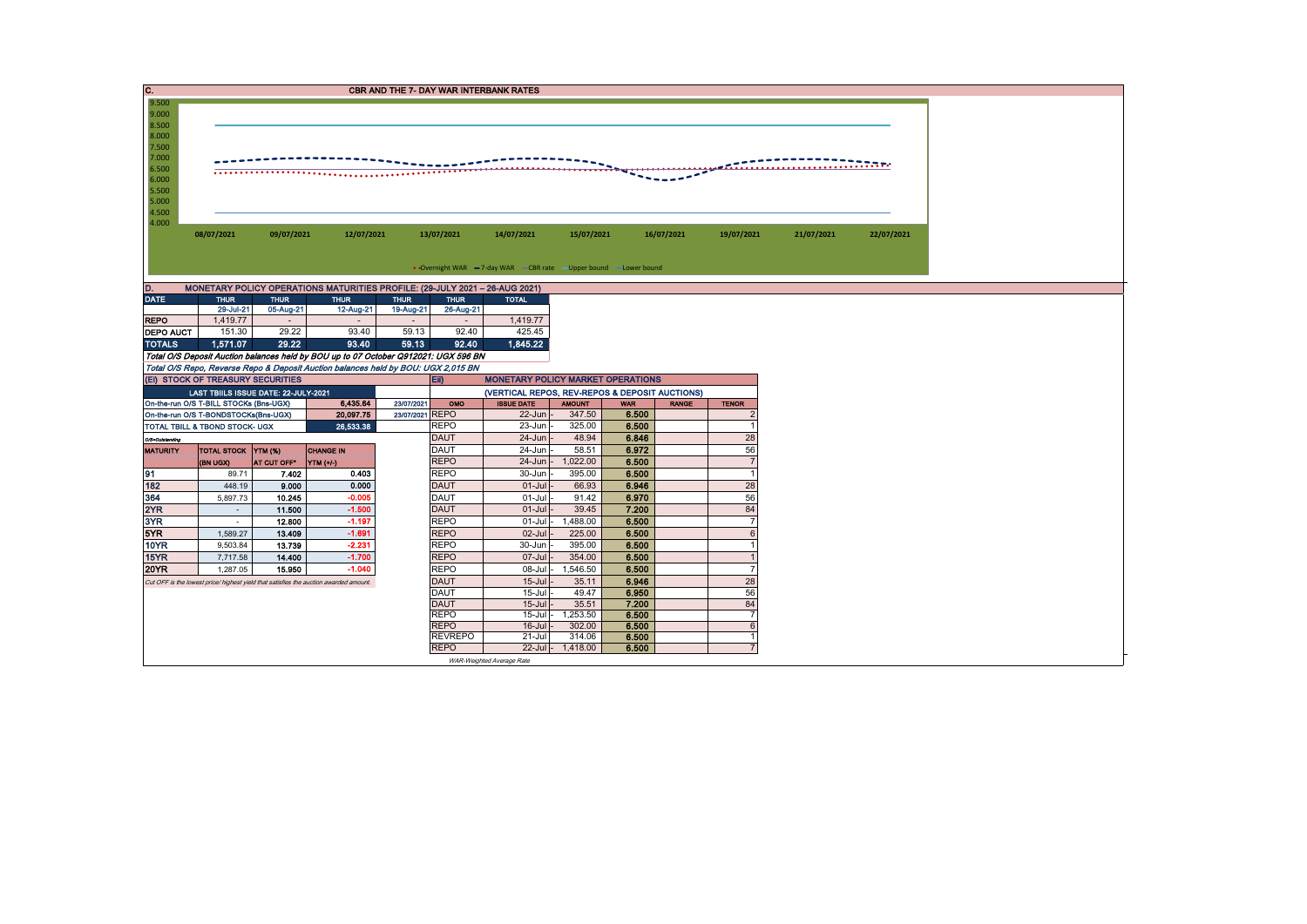|                      |                             |      | <b>T-BILLS</b>              |      |                             |       | <b>TBONDS</b>               |       |                             |       |                             |       |                             |       |                                        |       |                                        |       |  |
|----------------------|-----------------------------|------|-----------------------------|------|-----------------------------|-------|-----------------------------|-------|-----------------------------|-------|-----------------------------|-------|-----------------------------|-------|----------------------------------------|-------|----------------------------------------|-------|--|
| <b>TENOR</b>         | 91 DR                       |      | <b>182 DR</b>               |      | 364 DR                      |       | 2YR YTM                     |       | 3YR YTM                     |       | 5YR YTM                     |       | 10YR YTM                    |       | 15YR YTM                               |       | 20YR YTM                               |       |  |
| <b>COUPON</b>        | 0.000%                      |      | 0.000%                      |      | 0.000%                      |       | 11.000%                     |       | 14.000%                     |       | 16.000%                     |       | 17.000%                     |       | 14.250%<br>22-Jun-34<br><b>BID/ASK</b> |       | 17.500%<br>01-Nov-40<br><b>BID/ASK</b> |       |  |
| <b>MATURITY DATE</b> | 21-Oct-21<br><b>BID/ASK</b> |      | 20-Jan-22<br><b>BID/ASK</b> |      | 21-Jul-22<br><b>BID/ASK</b> |       | 13-Apr-23<br><b>BID/ASK</b> |       | 18-Jan-24<br><b>BID/ASK</b> |       | 06-May-27<br><b>BID/ASK</b> |       | 03-Apr-31<br><b>BID/ASK</b> |       |                                        |       |                                        |       |  |
|                      |                             |      |                             |      |                             |       |                             |       |                             |       |                             |       |                             |       |                                        |       |                                        |       |  |
| <b>DFCU</b>          | 7.10                        | 7.00 | 9.05                        | 8.95 | 10.30                       | 10.20 | 11.45                       | 11.35 | 12.50                       | 12.40 | 13.50                       | 13.40 | 14.45                       | 14.35 | 14.80                                  | 14.70 | 15.95                                  | 15.85 |  |
| <b>ABSA</b>          | 7.40                        | 7.30 | 9.05                        | 8.95 | 10.25                       | 10.15 | 11.20                       | 11.10 | 11.83                       | 11.73 | 13.00                       | 12.90 | 14.25                       | 14.15 | 14.45                                  | 14.35 | 15.90                                  | 15.80 |  |
| <b>CENTENARY</b>     | 7.40                        | 7.30 | 9.05                        | 8.95 | 10.25                       | 10.15 | 11.20                       | 11.10 | 11.85                       | 11.75 | 13.00                       | 12.90 | 14.25                       | 14.15 | 14.45                                  | 14.35 | 15.90                                  | 15.80 |  |
| <b>HFBU</b>          | 7.10                        | 7.00 | 9.10                        | 9.00 | 10.25                       | 10.20 | 11.45                       | 11.35 | 12.40                       | 12.30 | 13.40                       | 13.30 | 14.60                       | 14.50 | 14.65                                  | 14.55 | 15.95                                  | 15.85 |  |
| <b>STANCHART</b>     | 7.40                        | 7.30 | 9.00                        | 8.90 | 10.25                       | 10.15 | 11.20                       | 11.10 | 11.85                       | 11.75 | 13.00                       | 12.90 | 14.25                       | 14.15 | 14.45                                  | 14.35 | 15.90                                  | 15.80 |  |
| <b>STANBIC</b>       | 7.10                        | 7.00 | 9.10                        | 9.00 | 10.25                       | 10.15 | 11.15                       | 11.05 | 12.05                       | 11.95 | 13.15                       | 13.05 | 14.25                       | 14.15 | 14.45                                  | 14.35 | 15.85                                  | 15.75 |  |
| <b>BARODA</b>        | 7.40                        | 7.30 | 9.05                        | 8.95 | 10.30                       | 10.20 | 11.25                       | 11.15 | 12.00                       | 11.90 | 13.10                       | 13.00 | 14.27                       | 14.17 | 14.45                                  | 14.35 | 15.95                                  | 15.85 |  |
| Av. Bid              | 7.27                        |      | 9.06                        |      | 10.26                       |       | 11.27                       |       | 12.07                       |       | 13.16                       |       | 14.33                       |       | 14.53                                  |       | 15.91                                  |       |  |
| Av. Ask              | 7.17                        |      | 8.96                        |      | 10.17                       |       | 11.17                       |       | 11.97                       |       | 13.06                       |       | 14.23                       |       | 14.43                                  |       | 15.81                                  |       |  |
| <b>Sec Mkt Yield</b> | 7.221                       |      | 9.007                       |      | 10.218                      |       | 11.221                      |       | 12.019                      |       | 13.114                      |       | 14.281                      |       | 14.479                                 |       | 15.864                                 |       |  |
| BestBid              | 7.40                        |      | 9.10                        |      | 10.30                       |       | 11.45                       |       | 12.50                       |       | 13.50                       |       | 14.60                       |       | 14.80                                  |       | 15.95                                  |       |  |
| BestAsk              | 7.00                        |      | 8.90                        |      | 10.15                       |       | 11.05                       |       | 11.73                       |       | 12.90                       |       | 14.15                       |       | 14.35                                  |       | 15.75                                  |       |  |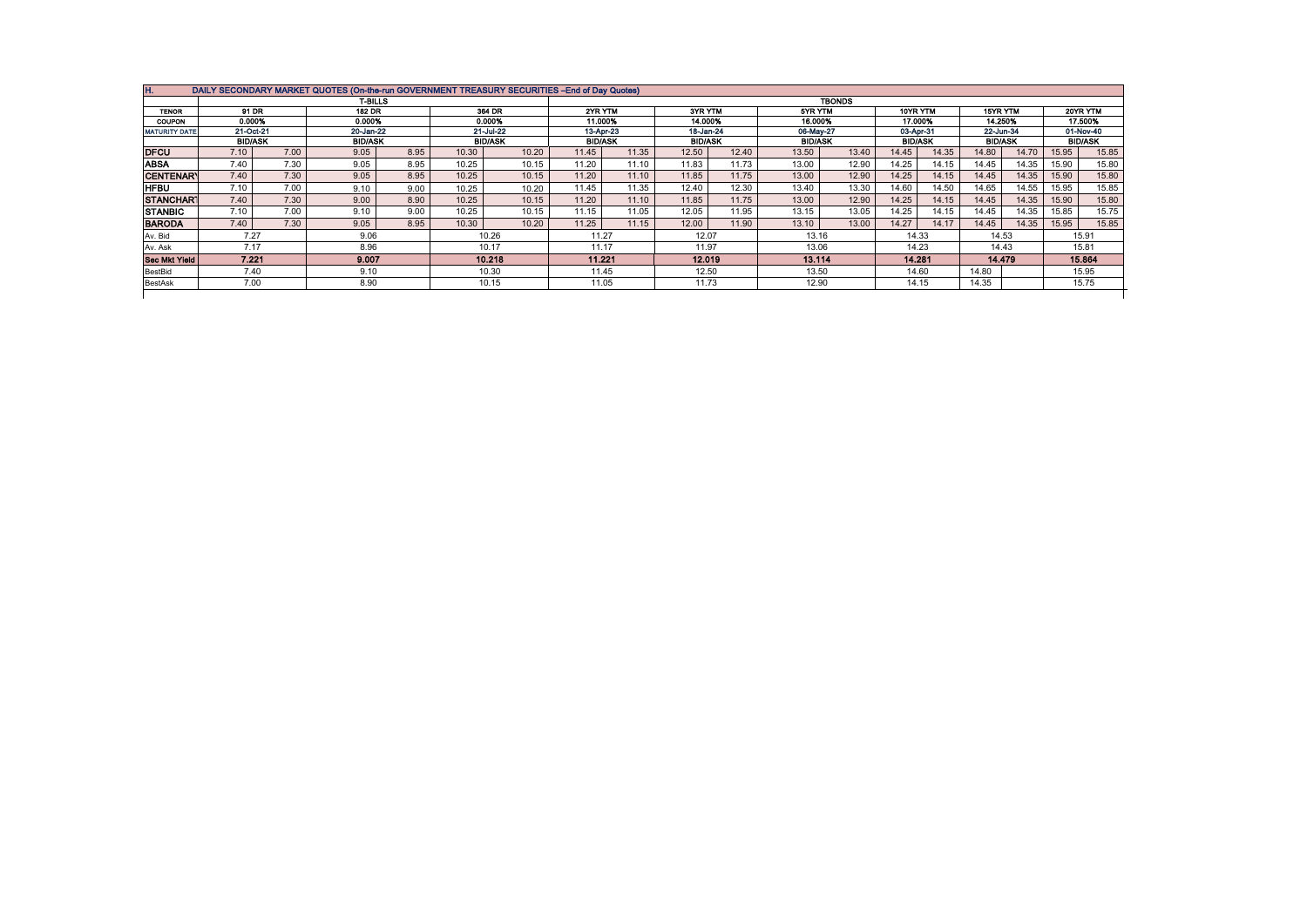

01/01/2021 10/04/2020 13/04/2020 **#####** 0.092 ###